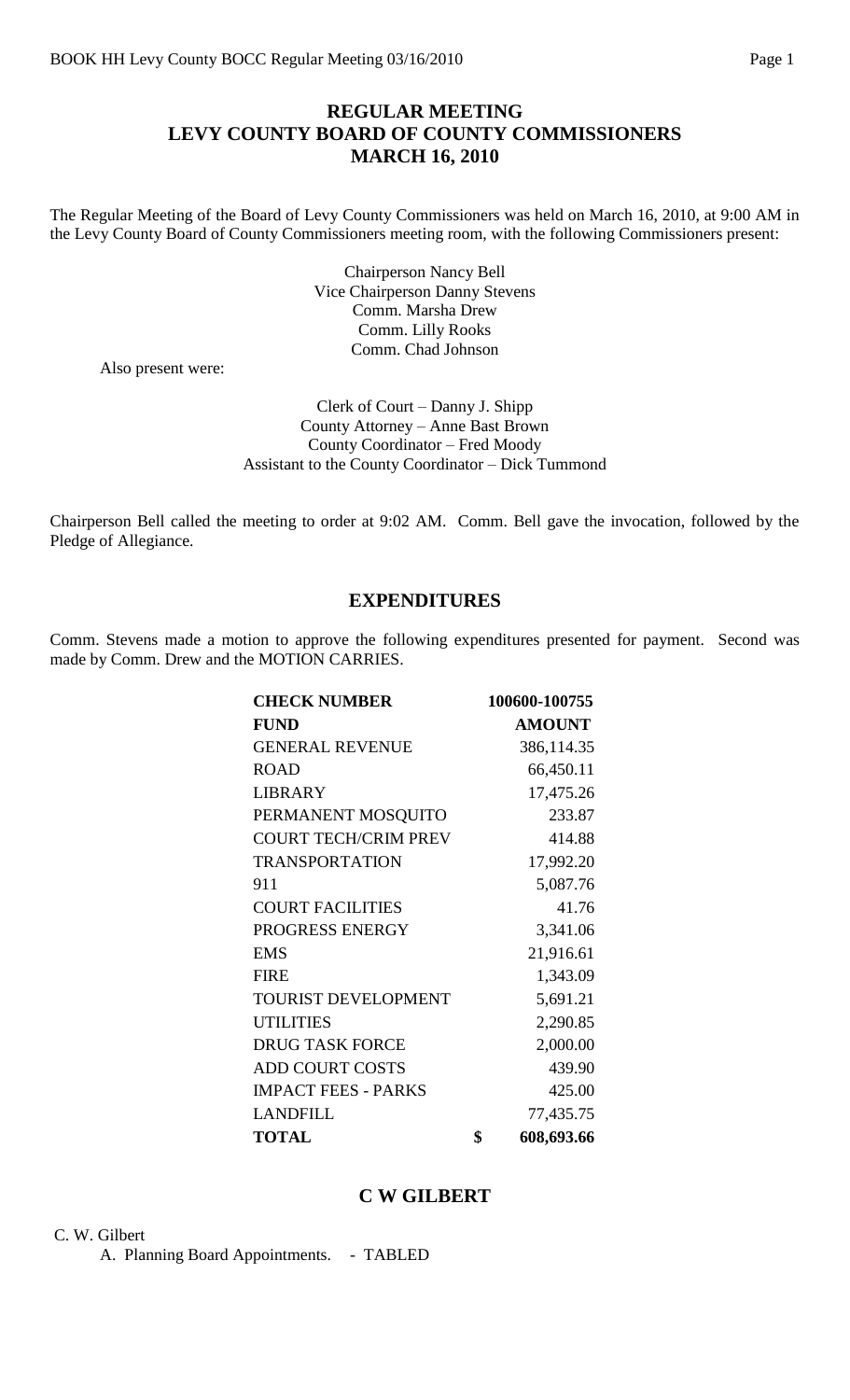# **PUBLIC COMMENTS**

Larry Feldhusen spoke to the Board in reference to the Planning Commission Appointment made at the March 2<sup>nd</sup> Board Meeting. He read a letter he had prepared and requested the Board rescind its previous action and address it at a later date after publicly announcing the openings to the citizens of the County. Atty. Brown responded to Mr. Feldhusen by stating the agenda asked for direction and direction was given for one of the Planning Commission members.

# **COUNTY COORDINATOR**

Fred Moody, County Coordinator

Comm. Rooks recognized Bruce Greenlee for his efforts in the award of the \$31.5 million Broadband Grant to the Board of 14 Counties and several municipalities Levy County is part of. The award of this Grant could create job opportunities for our citizens.

A. NFEDP requested letter of support of grant funding for the PRO-JOBS Initiative.

Mr. Moody presented to the Board a request from Jeff Hendry, Executive Director of the North Florida Economic Development Partnership requesting a letter of support for a second grant being submitted on behalf of North Florida RACEC, as well as two RACEC regions in Northwest and South Central Florida.

Comm. Rooks made a motion to approve the request for letter of support. Second was made by Comm. Stevens and the MOTION CARRIES. Comm. Bell votes NO.

B. Resolution 2010-13 authorizing the acceptance of a deed and other applicable documents transferring property and mobile home located in Gilchrist County to Levy County.

Mr. Moody presented and requested approval of Resolution 2010-13. Comm. Drew made a motion to approve Resolution 2010-13. Second was made by Comm. Rooks and the MOTION CARRIES.

C. Williston Fire Rescue Material & Equipment Waiver & Hold Harmless Agreement.

Mr. Moody requested approval of the Material & Equipment Waiver & Hold Harmless Agreement for Williston Fire Rescue.

Comm. Stevens made a motion to approve the Material & Equipment Waiver & Hold Harmless Agreement. Second was made by Comm. Drew and the MOTION CARRIES.

D. Amended Auction Sale List.

Mr. Moody presented the amended auction sale list for approval to the Board. He stated the sale would be on Saturday, March  $27<sup>th</sup>$  at 9:00 AM. Comm. Rooks made a motion to approve the list as presented and to allow Williston Fire Rescue to have the laptops previously requested if they were still interested. Second was made by Comm. Drew and the MOTION CARRIES.

E. Interlocal Agreement with City of Williston for Collection EMS Impact Fees.

Mr. Moody requested approval of the Interlocal Agreement with the City of Williston for collection of EMS Impact Fees.

Comm. Drew made a motion to approve the Interlocal Agreement with the City of Williston. Second was made by Comm. Johnson and the MOTION CARRIES. Comm. Bell votes NO.

F. Request from Williston Fire Rescue for 3 laptop computers.

This request was included and voted on with Item D, Amended Auction Sale List.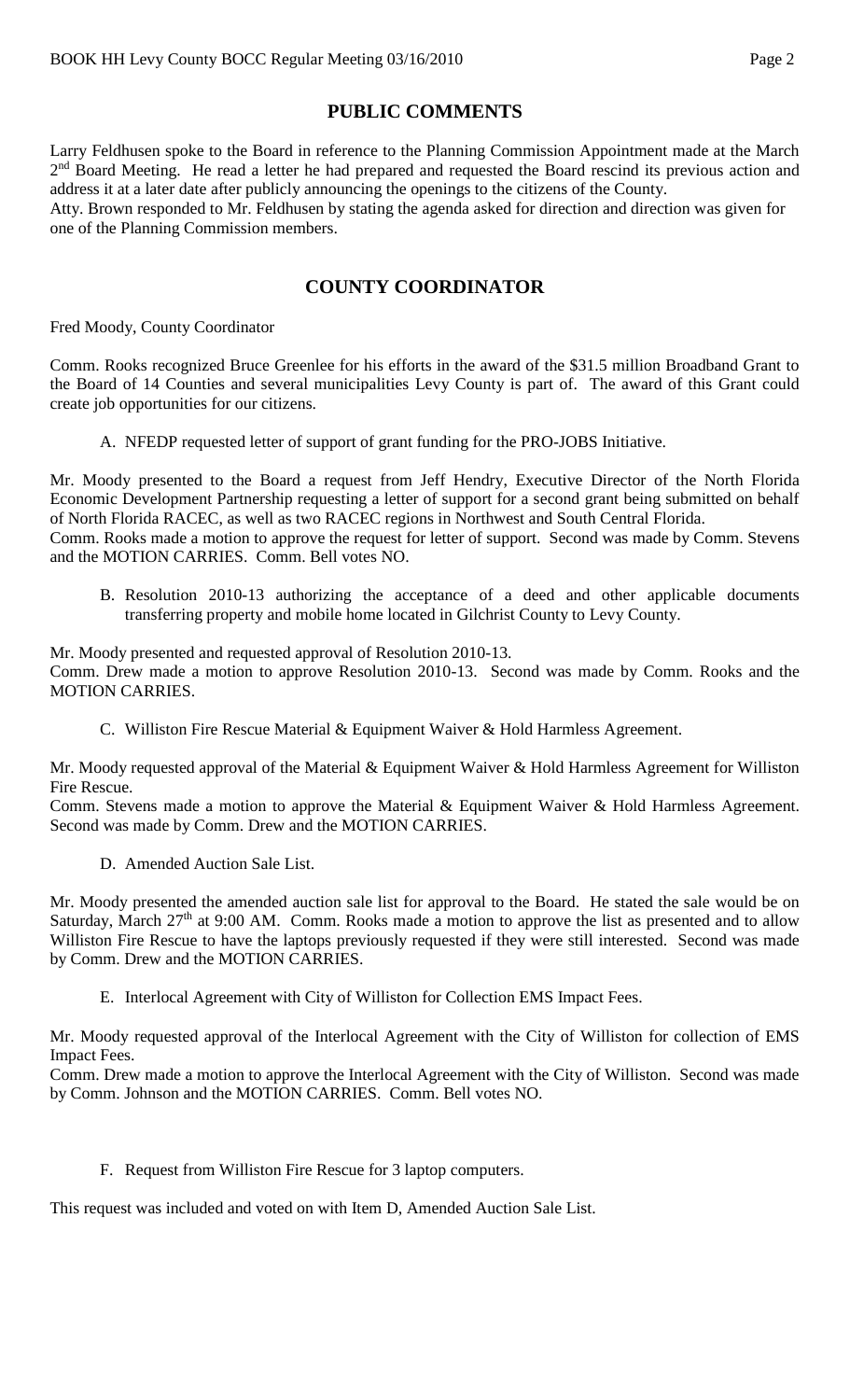# **ASSISTANT TO COUNTY COORDINATOR**

Dick Tummond

A. Resolution 2010-14 authorizing the acceptance of a deed transferring property located in Rainbow Lakes Estates to Levy County.

Mr. Tummond requested approval of Resolution 2010-14 authorizing the acceptance of a deed transferring property located in Rainbow Estates to Levy County.

Comm. Drew made a motion to approve Resolution 2010-14. Second was made by Comm. Stevens and the MOTION CARRIES.

## **ROAD DEPARTMENT**

Bruce Greenlee, Administrative Assistant

A. Resolution 2010-12 authorizing acceptance and directing the recordation of right-of-way located in Levy County and generally described as  $SE 150<sup>th</sup>$  Ave.

Mr. Greenlee requested approval of Resolution 2010-12 authorizing acceptance and directing the recordation of right-of-way located in Levy County and generally described as  $SE 150<sup>th</sup>$  Ave.

Comm. Stevens made a motion to approve Resolution 2010-12. Second was made by Comm. Rooks and the MOTION CARRIES.

- B. Request approval of roads to be placed in Maintenance System or on the Paving List.
	- 1. NE 80 Street from NE 90 Street to NE 105 Avenue (maintenance).
	- 2. LCR 1078 from C335A to NE 70 St (paving list).
	- 3. LCR 366 from Hammock Road to Marjorie Avenue (paving list).
	- 4. LCR 1076 from NE 101 Court to NE 104 (paving list).

Mr. Greenlee requested approval from the Board of the above listed roads to be placed in Maintenance System or on the Paving List.

Claude Blackburn expressed his discontent with Mr. Greenlee for not taking care of his road yet. Mr. Greenlee responded to Mr. Blackburn's concerns by stating the roads are worked on in the order they are placed on the list.

Comm. Drew made a motion to approve the list of roads as presented by Mr. Greenlee. Second was made by Comm. Stevens and the MOTION CARRIES.

## **COUNTY ATTORNEY**

Anne Bast Brown, County Attorney

A. Request approval of Release of Unity of Title for Lots 2, 3, and 4, Block 64, Oak Ridge Estates, Ana Ortiz.

Atty. Brown requested approval from the Board for the Release of Unity of Title for Lots 2, 3, and 4, Block 64, Oak Ridge Estates from Ana Ortiz.

Comm. Rooks made a motion to approve the Release of Unity of Title as presented by Atty. Brown. Second was made by Comm. Stevens and the MOTION CARRIES.

## **NON-AGENDA ITEM**

Comm. Drew made a motion to hear a non-agenda item. Second was made by Comm. Stevens and the MOTION CARRIES.

Comm. Drew made a motion to approve and read into record Resolution 2010-15 opposing the elimination of State aid to libraries. Second was made by Comm. Johnson and the MOTION CARRIES.